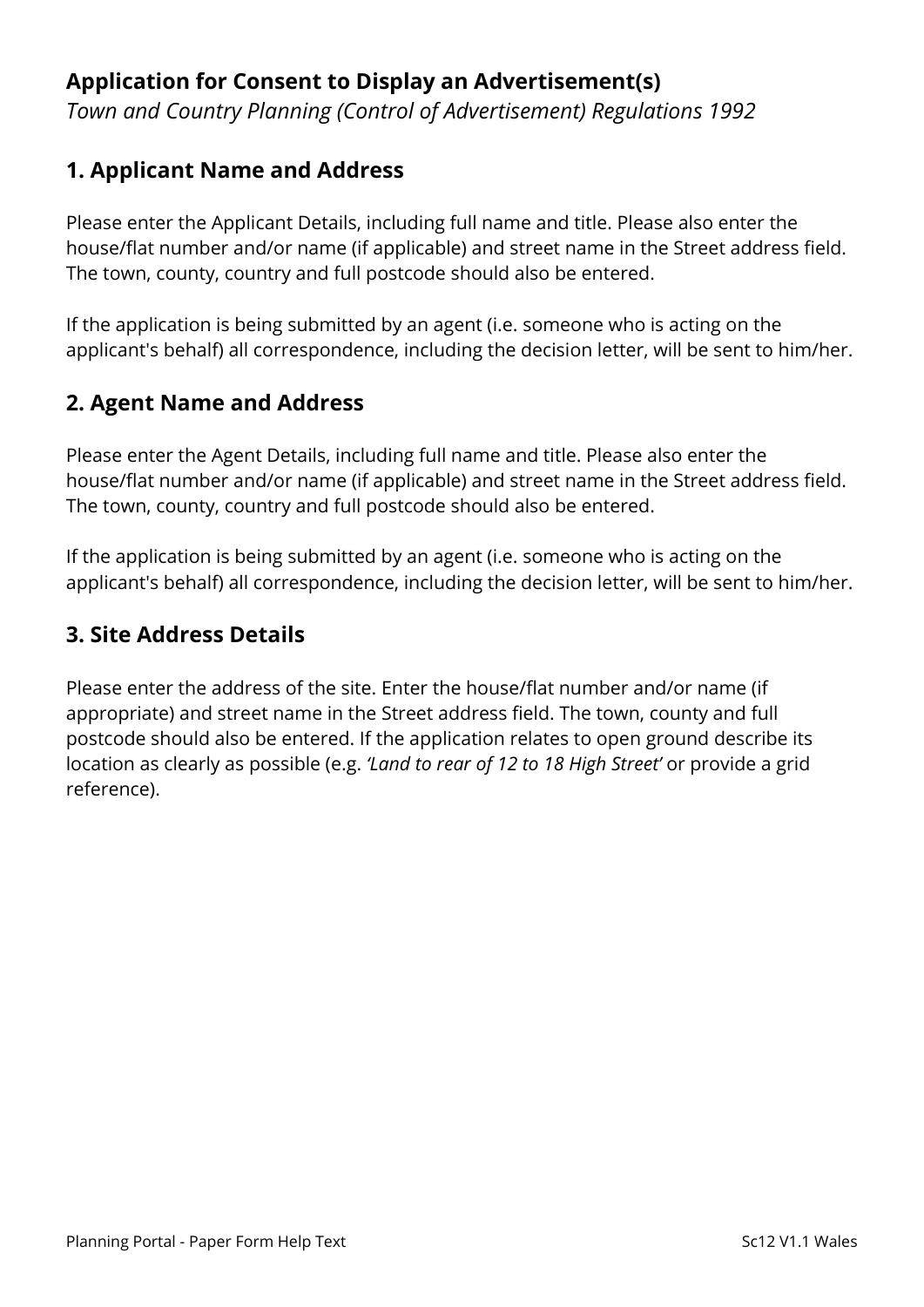# **4. Pre-application Advice**

The local authority may be able to offer (possibly for a fee) pre-application discussions before a formal application is submitted in order to guide applicants through the process. This can minimise delays later in processing the application.

Pre-application discussions can also help you and the planning authority identify areas of concern about your proposed development so that you can give consideration to amending your proposal before the application is submitted. The advice and guidance given to you at the pre-application stage is given in good faith. However, it does not guarantee or supply a definitive undertaking as to whether your proposal is likely to be acceptable.

If you have received pre-application advice from the planning service please indicate the reference/date of any correspondence or discussion and the name of the officer. If you do not know these details then please state '*Unknown*'.

This will assist the Council in dealing with your application as quickly as possible.

### **5. Neighbour and Community Consultation**

The Council will consult your neighbours in most circumstances. It is often better to tell your neighbours prior to submitting the application rather than letting the Council's official letter of notification bring the application to their attention for the first time.

#### **6. Authority Employee / Member**

You must declare whether the applicant or agent is a member of the council's staff, an elected member of the Council or related to a member of staff or elected member of the Council.

# **7. Description of Proposed Advertisement(s)**

Please indicate the number of advertisements proposed by advertisement type: fascia, projecting, hoarding, etc. If your proposal does not fall within any of the specified categories, please describe the advertisement(s) in the box provided.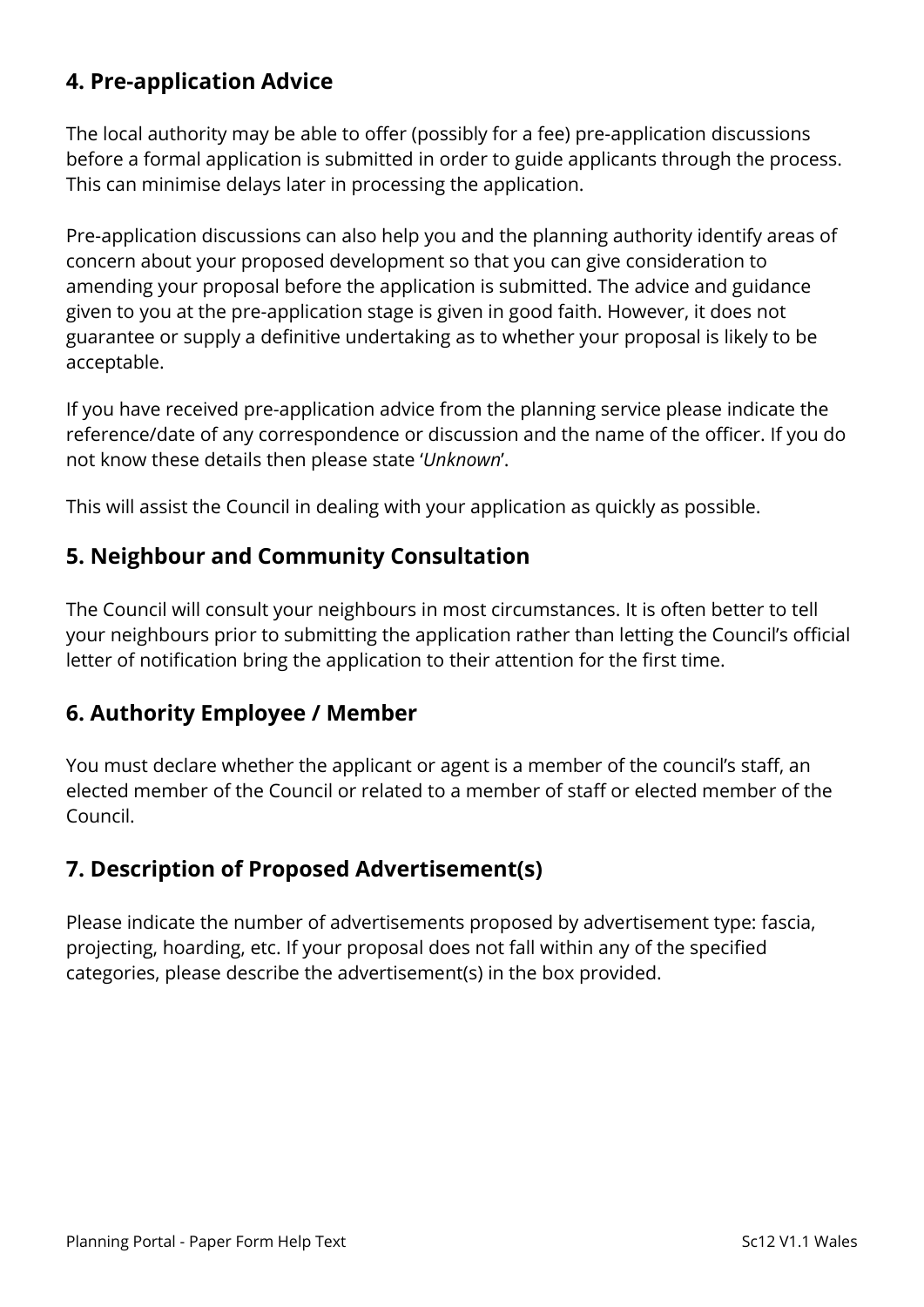# **8. Advertisement Display**

Please confirm if the application is in respect of an advertisement which is already in place. If the application is in respect of such development please provide details of when the advertisement was installed.

Please also indicate whether the proposed sign or signs will project over a footpath or other public highway. This is an important consideration given that any scaffold or hoarding that is erected or encroaches on the public highway must have a licence obtained from the highways authority.

### **9. Advertisement Period**

The normal period for which the planning authority will grant consent is five years, but it may grant shorter or longer periods at their discretion. However, if you require a sign for a shorter temporary period, please specify the period for which consent is sought.

#### **10. Interest in the Land**

It is a condition of every consent granted under the Advertisement Regulations that, before the advertisement to which the consent relates is displayed, consent should be obtained from the owner. Unless you are the owner of the application site permission should be sought from the freeholder or other individuals entitled to give such permission to erect a sign.

### **11. Details for Proposed Advertisement(s)**

Clearly state the type of advertisement proposed (e.g. illuminated fascia sign, nonilluminated hanging sign, flag, etc.). If more than one advertisement is proposed, describe each individual sign.

Details of advertisements:

a) measure the height from natural ground level to the base of the proposed advertisement in metres

b) give accurate metric dimensions of each proposed advertisement; if less than one metre in any dimension, please specify size in millimetres

c) give metric dimensions of the letters, figures or symbols in each of the proposed advertisement

d) give details of all colours proposed

e) please specify the materials of the proposed sign(s)

f) state maximum distance each advertisement projects from the face of the building on which it is proposed to place the advertisement

g), h) and i) where an advertisement is to be illuminated, details of the illumination, illuminance levels, and whether the illumination would be static or intermittent is required